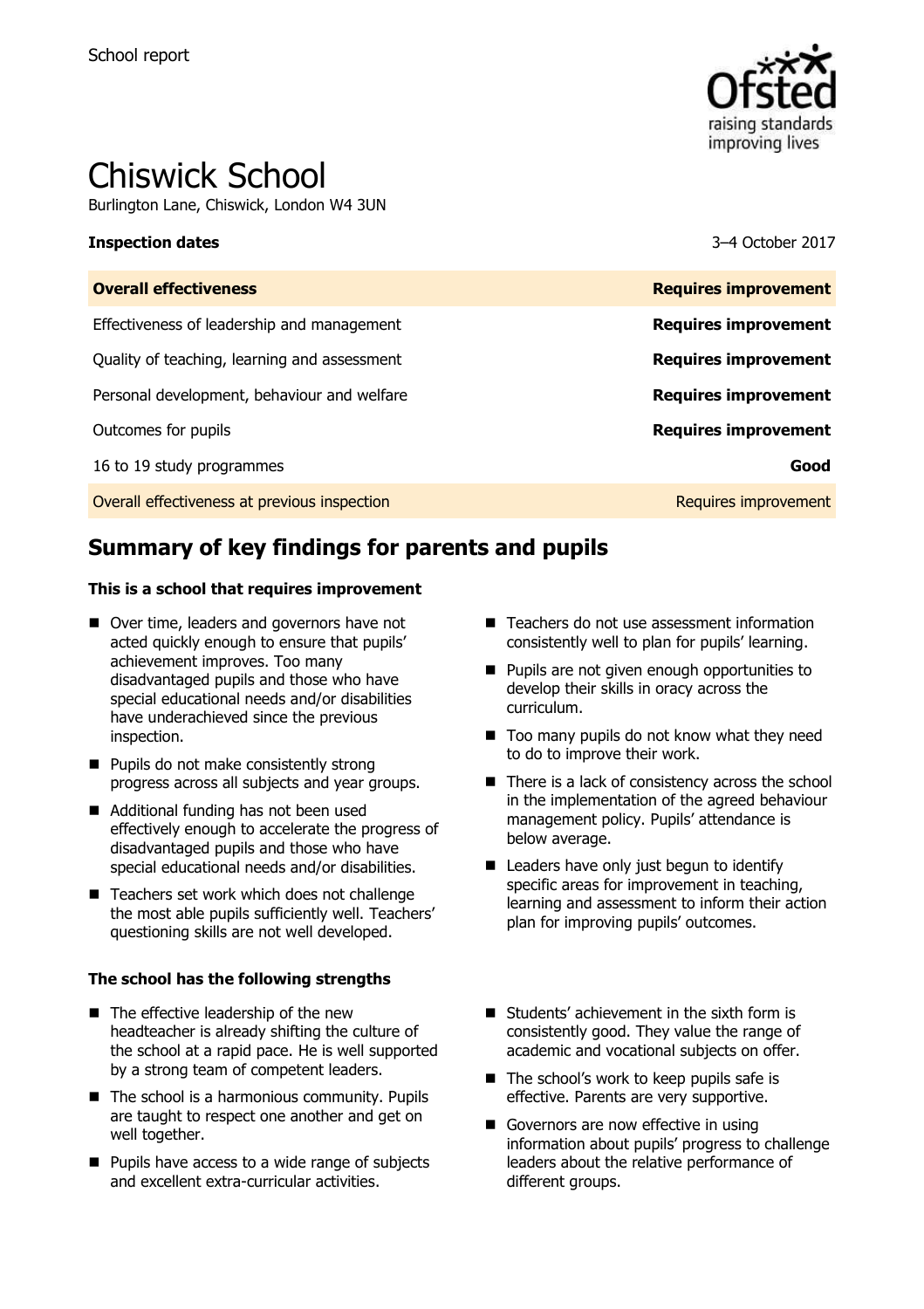

# **Full report**

### **What does the school need to do to improve further?**

- Improve the effectiveness of teaching, learning and assessment by ensuring that:
	- teachers consistently plan activities which closely match the abilities and prior attainment of pupils, particularly the most able
	- teachers develop their use of questioning to deepen pupils' understanding
	- all teachers are effective in promoting pupils' skills in oracy across the curriculum
	- pupils know exactly what they need to do to improve their work.
- Improve the effectiveness of leadership and management by ensuring that:
	- leaders' evaluation of teaching, learning and assessment accurately identifies areas that require further development to ensure that pupils make the best possible progress across all subjects
	- leaders and governors evaluate the full impact of additional funding on the achievement and attendance of disadvantaged pupils and those who have special educational needs and/or disabilities
	- all staff implement the school's agreed behaviour management policy consistently well.
- An external review of the school's use of the pupil premium should be undertaken in order to ascertain how this aspect of leadership and management may be improved.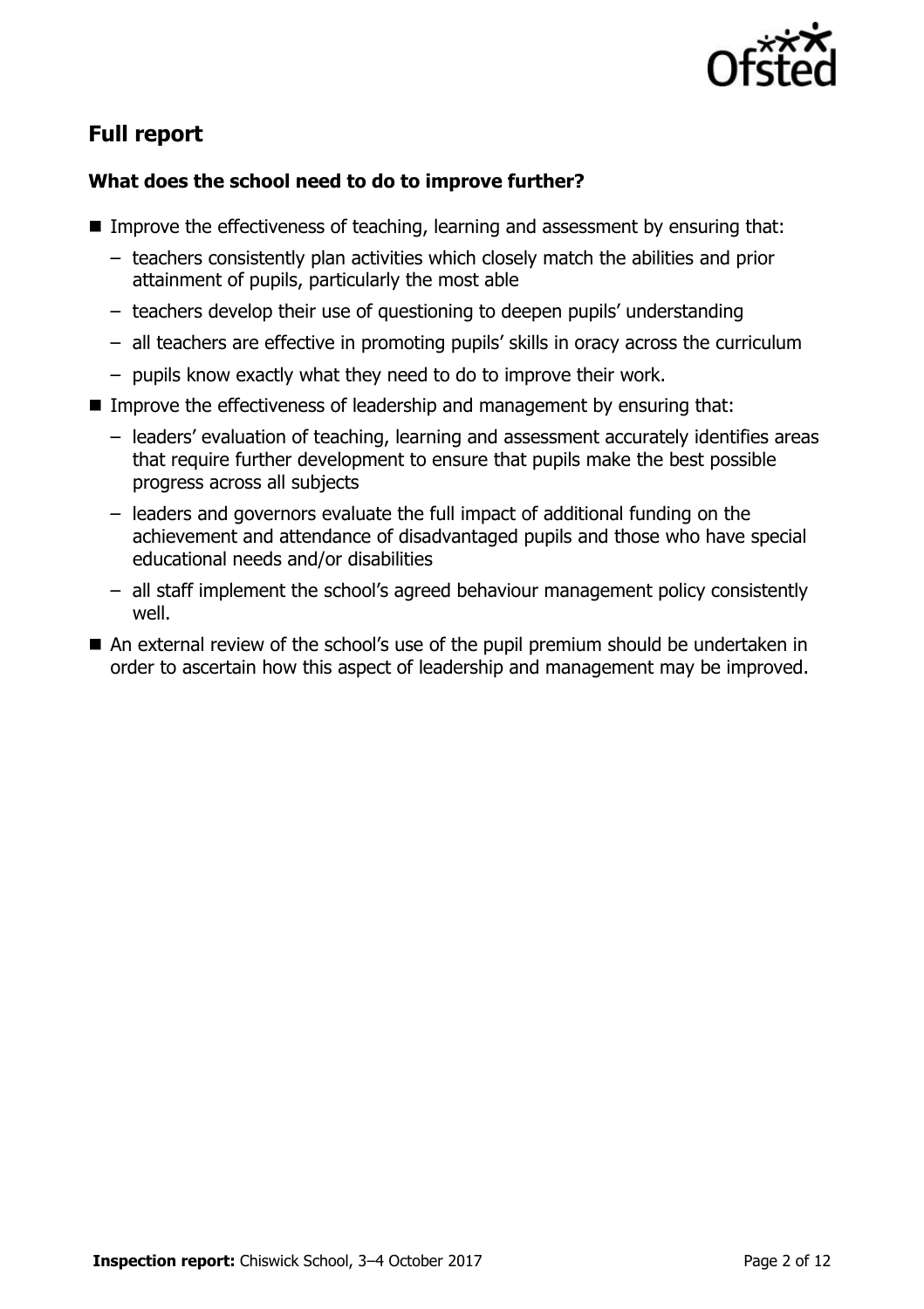

## **Inspection judgements**

#### **Effectiveness of leadership and management Requires improvement**

- Over time, governors and leaders have not reacted with sufficient urgency to address the underachievement of disadvantaged pupils and those who have special educational needs and/or disabilities. While there was clear improvement in pupils' outcomes at key stage 4 in 2017, too many pupils are not making good progress across a wide range of subjects, including English and mathematics.
- A new headteacher was appointed in September 2017. He and his reorganised leadership team have undertaken a thorough and perceptive analysis of what needs to be done to raise standards. This evaluation underpins action planning which is rightly focused on getting the quality of teaching, learning and assessment to good. This vision for the future of the school is supported by staff, parents and pupils. However, the full impact of these plans is yet to be seen across all areas of the school.
- Historically, additional funding has not always been targeted as sharply as it should in supporting eligible pupils across the school. This includes disadvantaged pupils and those who have special educational needs and/or disabilities. Consequently, these pupils have underachieved since the previous inspection.
- The Year 7 catch-up funding is spent effectively, for example through the provision of bespoke programmes to boost pupils' reading skills. Pupils eligible for extra support for English and mathematics are beginning to make more rapid progress.
- Several new leaders have recently been appointed to oversee key areas of the school's work, for example staff professional development. They are in the process of developing their skills in their leadership roles. They have not yet had sufficient time to be able to evaluate the full impact of their work.
- Many new teachers joined the school this year and some are still 'finding their feet'. The high expectations of leaders are very clear and they have established strong systems to measure what they value. For example, ambitious targets have been set for pupils and their progress is tracked systematically.
- The new leadership team has already begun the process of rigorously monitoring the quality of teaching, learning and assessment across the school. They understand the importance of identifying areas for improvement with precision to ensure that pupils make good progress in all subjects. Joint observations undertaken during the inspection demonstrated the sharp skills that leaders have in evaluating the impact of teaching.
- Leaders provide pupils with a wide range of subjects to study. They enhance the school's curriculum by offering numerous extra-curricular activities. Pupils enjoy taking part in sporting activities and a variety of clubs. They also benefit from a well-tailored programme of trips and visits.
- Good provision for pupils' spiritual, moral, social and cultural development is made through the curriculum, extra-curricular opportunities and the school's assembly programme. Pupils understand the skills needed to be an effective member of the school community.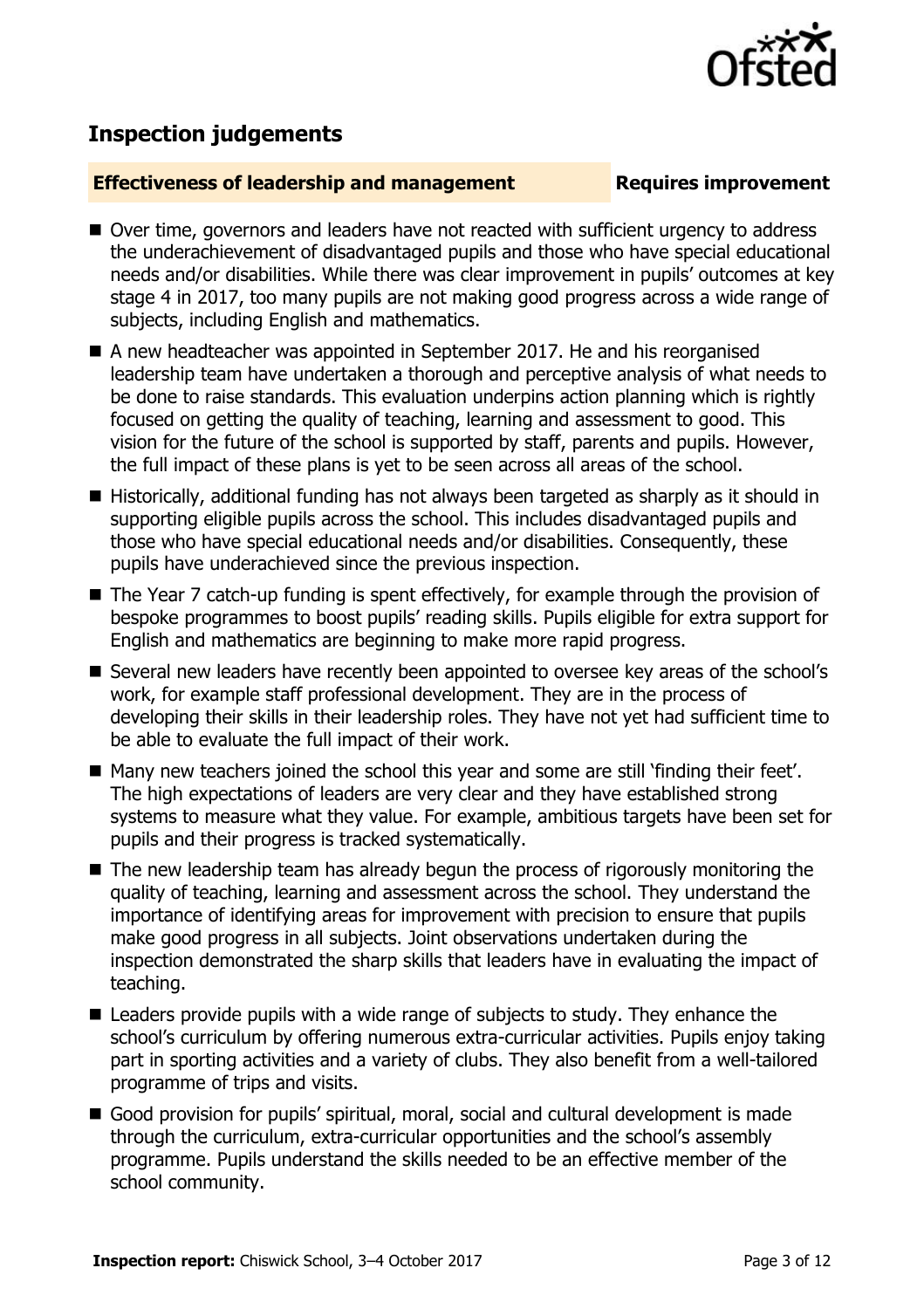

 A new programme of advice and guidance is supporting pupils to make informed decisions about their options about careers, education and training.

#### **Governance of the school**

- The governing body took seriously the areas for improvement identified in the previous inspection. As a result, their understanding of information about the progress that different groups of pupils make has improved considerably. Governors are increasingly effective in using this information to question leaders about the quality of teaching and learning in different subjects.
- Governors have a broad range of skills and experience. They use this, together with relevant training, to improve their effectiveness. Governors have a clear and accurate understanding of the school's strengths. They know what the school needs to do to improve further.
- The governing body provides a balance of challenge and support to the school's leaders. Governors assure themselves that leaders are making accurate evaluations by gathering information first-hand. However, the governing body has not evaluated in sufficient detail the full impact of pupil premium funding and the funding for pupils who have special educational needs and/or disabilities. For example, the links, if any, between the dip in attendance and rise in exclusions last year and the achievement of these key groups are not currently clear.
- Governors are well trained in safeguarding and monitor the school's provision effectively, including through visits to check how well the arrangements are working.

### **Safeguarding**

- The arrangements for safeguarding are effective.
- Leaders have ensured, through appropriate training, that staff have a good knowledge of the risks that pupils may face, including radicalisation and child sexual exploitation. Relevant staff have been trained in all aspects of safer recruitment and checks on new staff and volunteers are rigorous. Staff work well with other agencies to ensure that vulnerable pupils get the support they need when they are at risk.
- $\blacksquare$  Pupils have wide-ranging opportunities to learn how to stay safe, both through the subjects they study and through assemblies. Pupils told inspectors that they regularly learn about how to stay safe online.
- $\blacksquare$  Those pupils who inspectors met said they have staff they can go to if they have any concerns. They were confident that adults would listen to their concerns and take appropriate action.

#### **Quality of teaching, learning and assessment France Requires improvement**

- Teachers' use of the school's assessment system is inconsistent. Leaders' clear expectations for assessment are not embedded in all subjects. It is difficult, therefore, for pupils to know precisely what they need to do to improve their work.
- Teachers do not use all the assessment information they have about pupils to ensure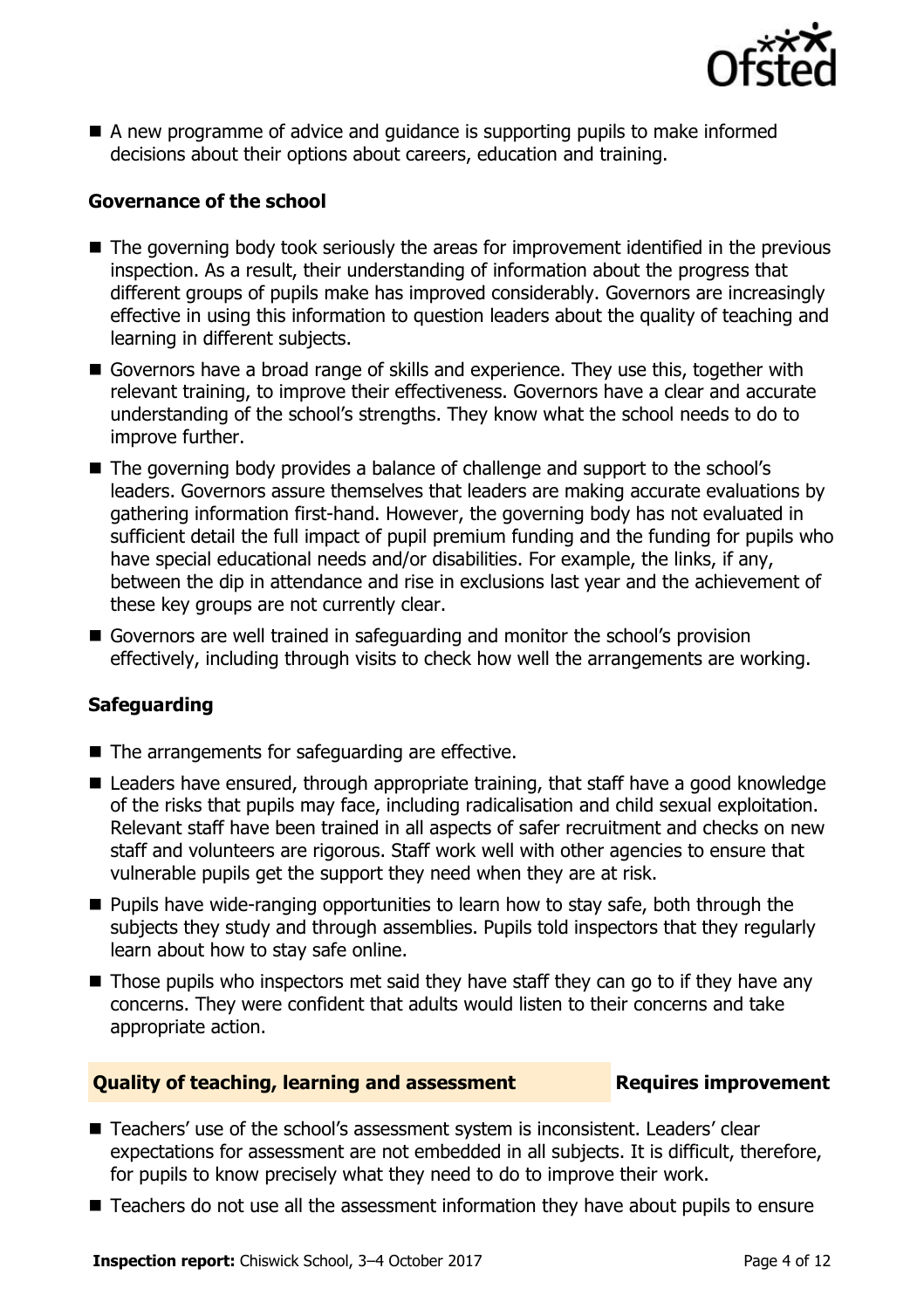

that the work is set at the right level. Too often, the work set for the most able pupils is not sufficiently challenging. For example, these pupils have insufficient opportunity to apply their reasoning skills to solve problems in new contexts. As a result, they do not reach high enough standards.

- Many teachers use their strong subject knowledge to ask pupils challenging questions. They encourage discussion and thinking among pupils. For example, in a history lesson, the teacher used skilful questioning to make pupils think harder. Pupils' understanding of the link between two historical events was successfully deepened as a result.
- However, teachers' use of questioning to identify gaps in pupils' learning and deepen understanding is not consistent. Consequently, some pupils do not make the progress of which they are capable.
- The school has clear expectations for the promotion of pupils' literacy skills, including oracy, across the curriculum. Some teachers embed these opportunities in their lessons and pupils' engagement deepens as a result. On the other hand, there are many cases where teachers do not clarify key terms well enough or support pupils in developing better explanations.
- There are pockets of stronger teaching. These are not concentrated in just a few subjects; indeed, instances of strong practice are found in the majority of subjects. In these lessons, teachers plan to meet the needs of pupils' different abilities effectively. This leads to purposeful learning activities and contributes to pupils making more rapid progress on these occasions. As a result, disadvantaged pupils and those who have special educational needs and/or disabilities made stronger progress in the previous academic year.
- **Pupils enjoy warm, positive and supportive relationships with most teachers. A calm** and purposeful atmosphere prevails in the majority of lessons. In a practical lesson in science, for example, pupils made important decisions about their investigation with maturity and patience.

### **Personal development, behaviour and welfare <b>Requires improvement**

### **Personal development and welfare**

- The school's work to promote pupils' personal development and welfare is good.
- **Pupils speak positively about their school, engage well with after-school activities, and** the vast majority display good attitudes.
- Instances of bullying are rare. Pupils told the inspectors that staff deal with them swiftly if they do occur.
- Leaders address pupils' spiritual, moral, social and cultural development through the taught curriculum and through a range of other enriching experiences. Leaders are effective in promoting fundamental British values, and pupils know how to be good citizens. Pupils are encouraged to become confident adults who can make a positive contribution to society.
- **Pupils are positive about their experiences at school. They feel valued and recognise**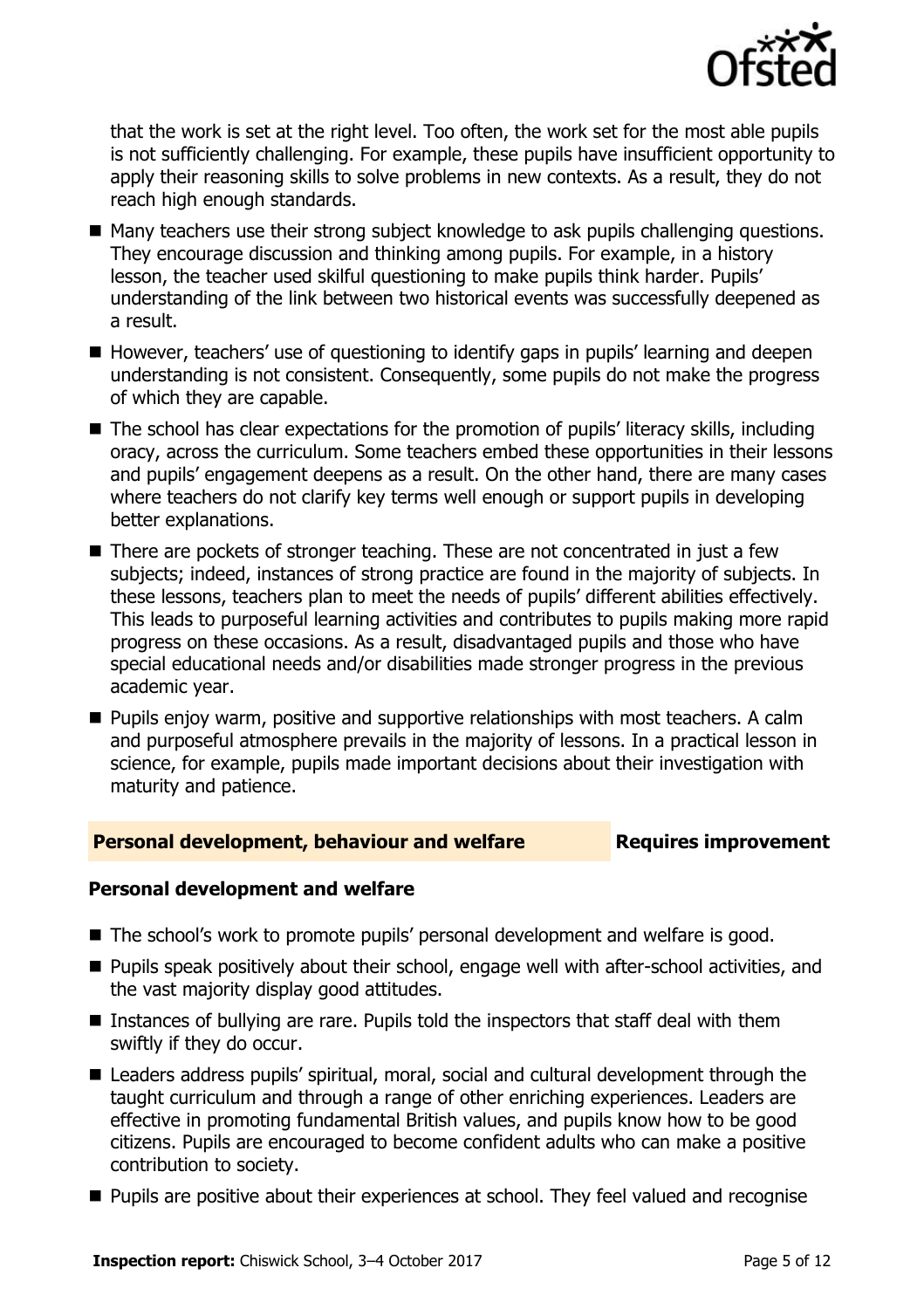

that many staff 'go the extra mile' for them. They appreciate staff's efforts to help them to succeed.

- **Pupils have a good understanding about how to keep themselves safe. There is a** comprehensive programme of personal, social, health and economic education. Pupils learn how to improve their lifestyles, build effective relationships, take care of their health and manage finances. Pupils take part enthusiastically in the many physical education activities available to them.
- **Pupils value having a mentor to make sense of their experiences and boost their self**esteem. This helps many pupils to address some of the learning challenges they might face in some parts of the curriculum.

### **Behaviour**

- The behaviour of pupils requires improvement.
- The introduction of a new behaviour management policy in September 2016 has led to improvements that are recognised by staff and pupils. However, the policy is not consistently applied throughout the school. Some pupils do not fully understand the consequences of poor behaviour.
- **Pupils behave well in the majority of lessons and demonstrate a strong desire to learn** and make progress. In these instances, low-level disruption is rare. However, where teaching is weaker, pupils engage in off-task behaviour. This happens in a small minority of lessons, particularly where teachers are new to the school.
- Attendance dipped to below the national average in 2016/17. Staff from the pastoral team have had some successes in reducing the absence rates of some disadvantaged pupils and pupils who have special educational needs and/or disabilities. However, the number of pupils who are persistently absent is above average.
- The number of exclusions has reduced at the start of the current academic year but remains above the national average. The school is increasingly effective in reintegrating pupils back into school after a period of exclusion.
- **Pupils'** conduct around the school is orderly and calm. They welcome visitors and show good manners at all times.
- **Pupils in the Chiswick centre behave well, for example by being responsive when adults** give them instructions. Good relationships are based on mutual respect between adults and pupils.

### **Outcomes for pupils Requires improvement**

- **Pupils' progress varies too much between subjects because the quality of teaching is** inconsistent.
- From their different starting points, pupils leaving Year 11 in 2016 did not make enough progress in English, science and languages. This was especially true of boys, disadvantaged pupils and those who have special educational needs and/or disabilities. Not enough has been done to ensure that these pupils make consistently good progress throughout the school.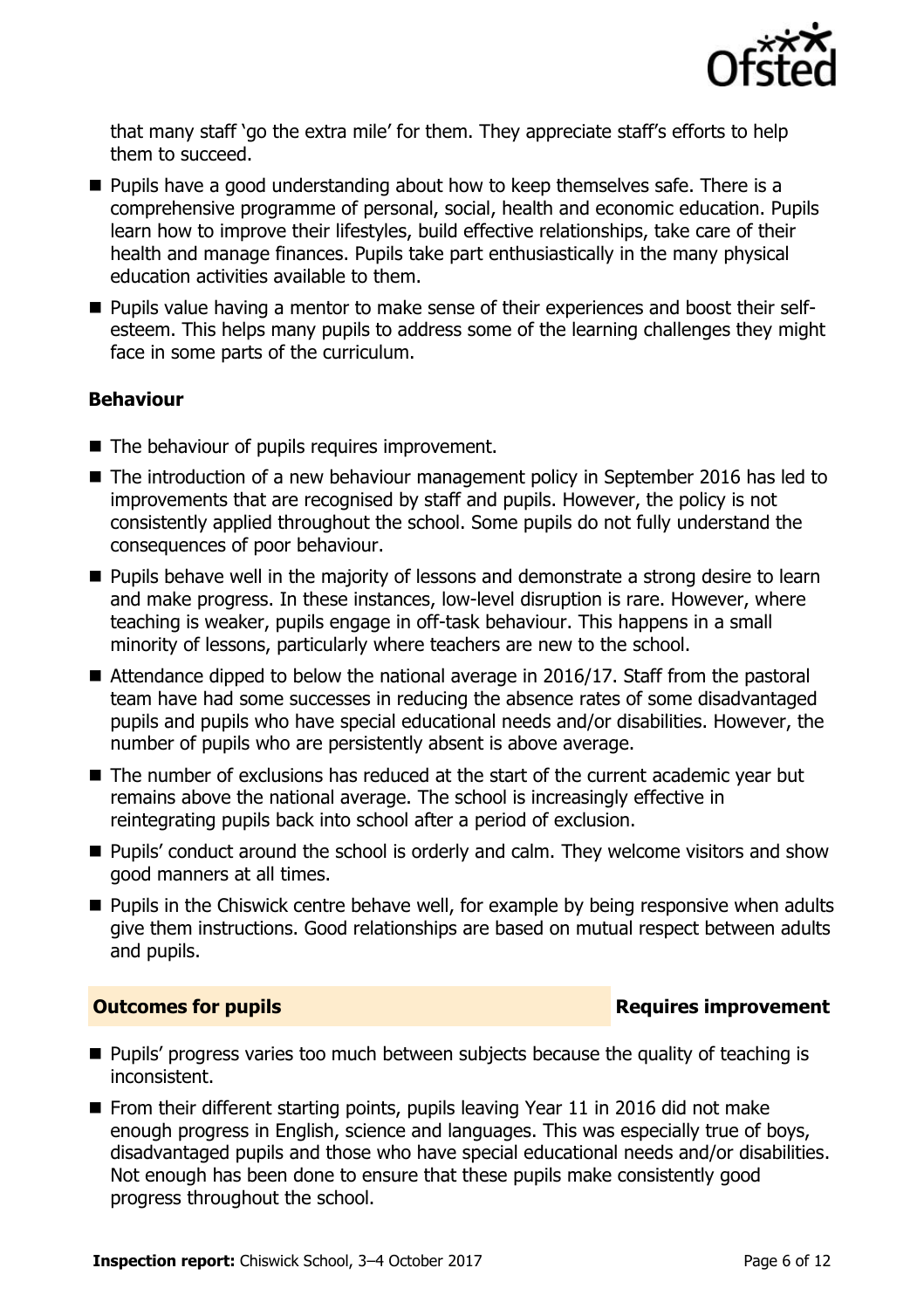

- Not enough pupils who join the school with standards that are above average achieve the top grades in a wide range of subjects, including English and mathematics.
- Teaching is not consistently effective in stimulating the fertile minds of the most able pupils. Consequently, too many of these pupils do not make rapid progress and achieve their full potential in many subjects.
- Currently, the school's system for using information about pupils' achievement during the school year is beginning to support faster progress for pupils across most subjects. The indicative data for 2017 shows that pupils in key stage 4 made stronger progress in English and mathematics and reached higher standards than the previous year. This includes disadvantaged pupils, resulting in achievement gaps diminishing compared to other pupils nationally.
- **Improved outcomes for disadvantaged pupils in 2017 indicate that pupil premium** funding was used more effectively compared to the previous year. Leaders recognise however, that there is much work to do to ensure that these pupils make good progress across the school.
- Boys, and pupils who have special educational needs and/or disabilities, also made better progress in 2017. This was partly the result of more effective ways of analysing gaps in pupils' learning and ensuring that teaching plugs these gaps successfully.
- The school's current assessment information indicates that standards of attainment and progress are generally improving across the school. Evidence from this inspection supports this picture of improving outcomes.
- Throughout the school, pupils' learning is showing signs of improvement and they are making faster progress. This is the case in English, mathematics and in humanities subjects. Pupils achieve well in art and design because teaching in this subject is more consistent.
- **Pupils'** reading and communication skills are promoted well in the school. Pupils with previous weak reading skills are provided with specific support to help them read fluently and with understanding. Small-group teaching sessions, focusing on inference skills, for example, have improved pupils' reading comprehension skills. The library is used well and teachers encourage the love of reading during tutorials.
- Pupils in the Chiswick Centre make steady progress in most subjects. The programmes on offer are effective in developing their social, emotional and communication skills. This prepares them well for a smooth transition back into the main school.

#### **16 to 19 study programmes Good**

- $\blacksquare$  The leadership of the sixth form is effective. Leaders have a clear vision for the development of the sixth form, which they communicate clearly. For example, leaders have a clear plan of action to boost the number of students studying science subjects in the sixth form.
- Since the previous inspection, students' achievement in the sixth form has been consistently good. The progress of students currently in the sixth form is accelerating and they are making good progress in a wide range of academic and vocational subjects. Disadvantaged students make equally strong progress.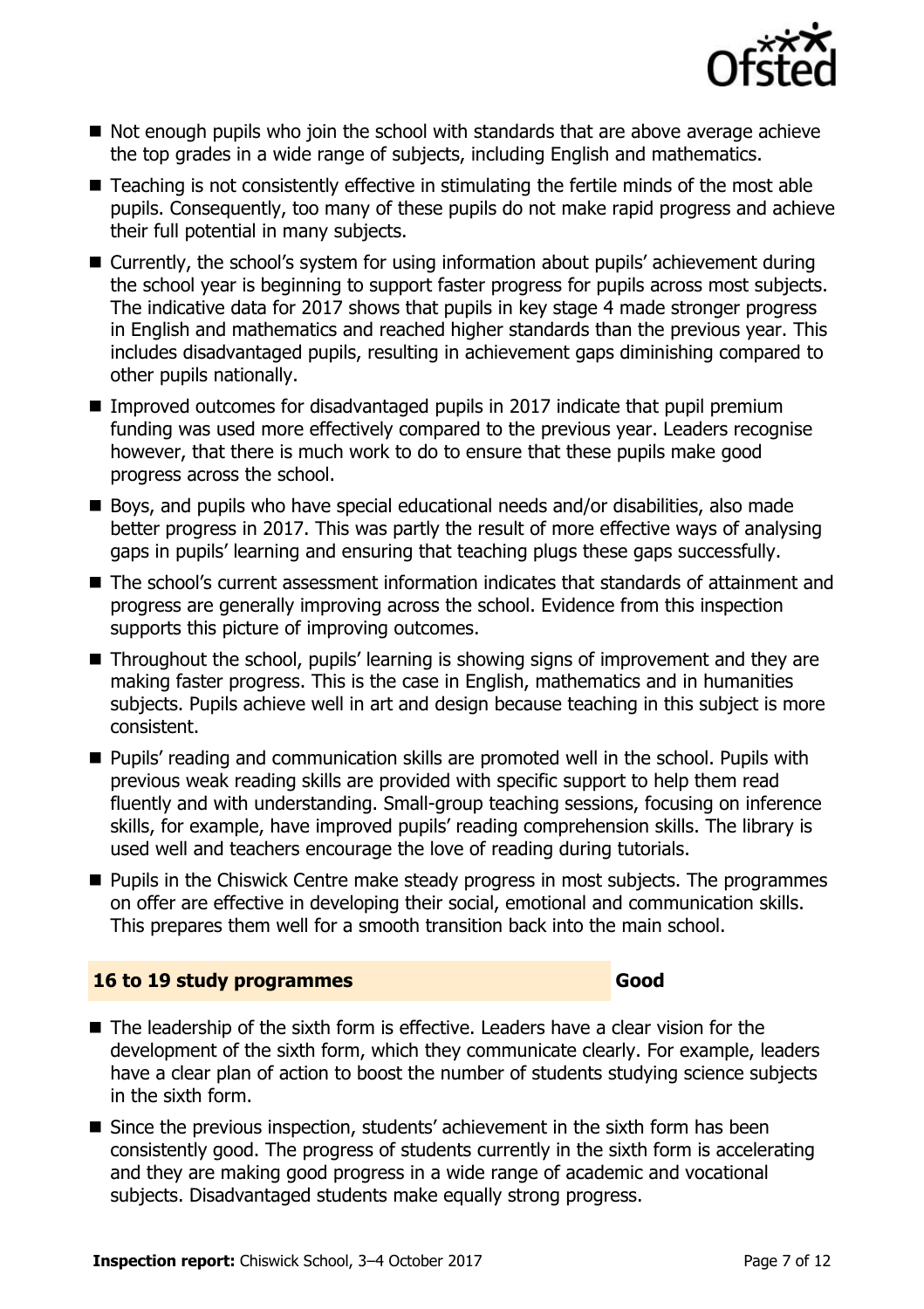

- Teachers use their strong subject knowledge to enthuse students in lessons. They provide students with good opportunities to apply their learning in different contexts. As a consequence, students are able to make better links between different but related topics.
- $\blacksquare$  Students know how to stay safe. They are taught about a wide range of topics, including alcohol and drug awareness, e-safety and radicalisation. Students told inspectors that they can speak with staff if they have any concerns.
- A minority of students join the sixth form without high enough GCSE attainment in English or mathematics. The school works diligently to ensure that most of these students improve their grade before they finish their courses.
- The personal development, behaviour and welfare of students in the sixth form are good. Students take pride in their school and in their work and are committed to doing well. They conduct themselves in a mature and responsible way. The attendance and punctuality of some students is not as high as it should be; the school is working diligently to turn this round.
- $\blacksquare$  The school meets the requirements of the 16 to 19 study programme. Students are well informed about the world of work, including participating in work experience. They are also guided effectively through the process of choosing and applying to a university.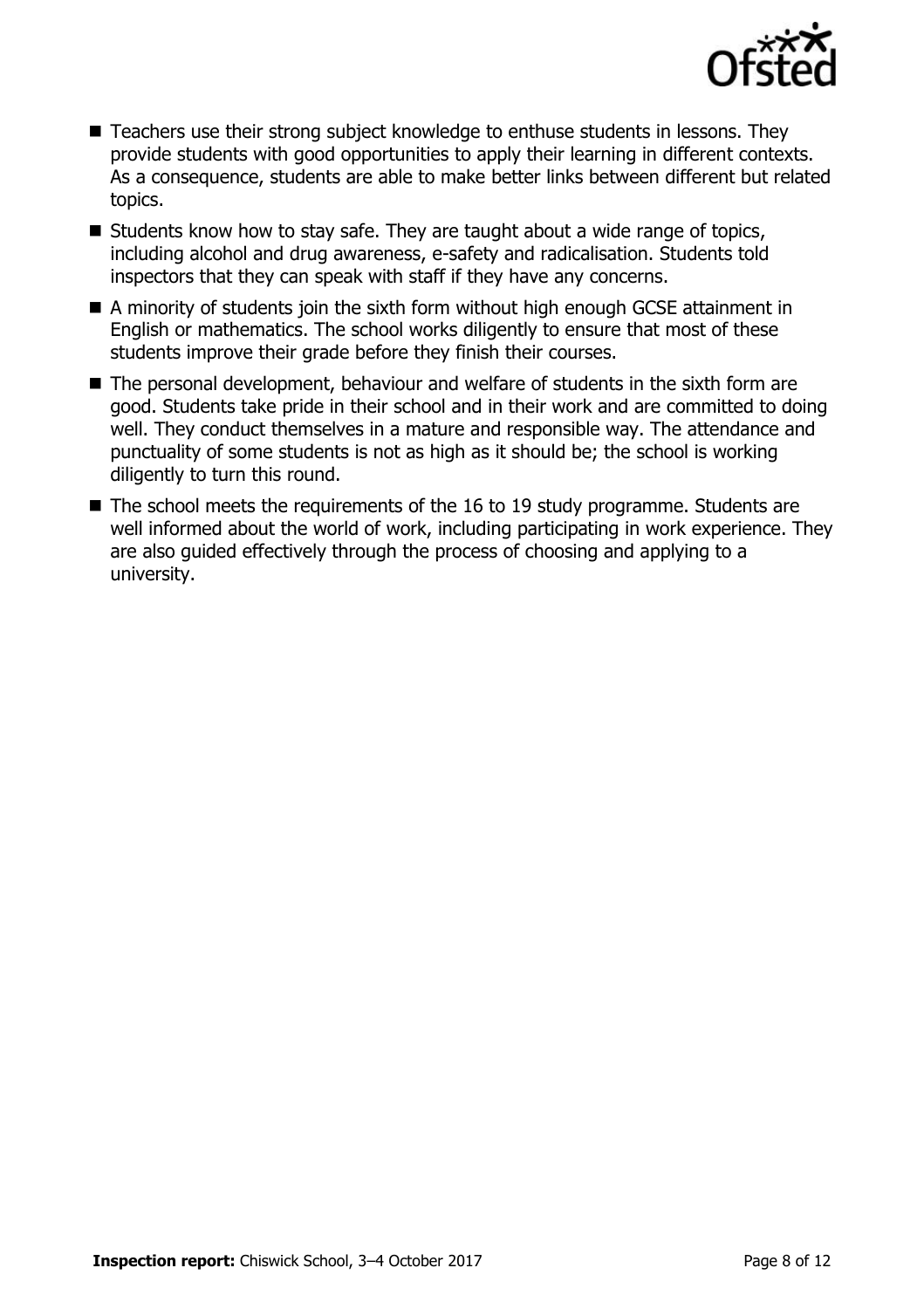

# **School details**

| Unique reference number | 137907   |
|-------------------------|----------|
| Local authority         | Hounslow |
| Inspection number       | 10036370 |

This inspection of the school was carried out under section 5 of the Education Act 2005.

| Type of school                                           | Secondary              |
|----------------------------------------------------------|------------------------|
| School category                                          | Academy converter      |
| Age range of pupils                                      | 11 to 18               |
| <b>Gender of pupils</b>                                  | Mixed                  |
| Gender of pupils in 16 to 19 study<br>programmes         | Mixed                  |
| Number of pupils on the school roll                      | 1,277                  |
| Of which, number on roll in 16 to 19 study<br>programmes | 200                    |
| Appropriate authority                                    | Board of trustees      |
| Chair                                                    | Nicholas Lee           |
| <b>Headteacher</b>                                       | Philip Masterson       |
| Telephone number                                         | 02087470031            |
| Website                                                  | www.chiswickschool.org |
| <b>Email address</b>                                     | phm@chiswickschool.org |
| Date of previous inspection                              | 3-4 November 2015      |

### **Information about this school**

- Chiswick School is a larger than average-sized secondary school. It converted to academy status on 1 March 2012 and is the only academy in the Chiswick School Academy Trust.
- The school runs its own off-site provision, the Chiswick Centre. This caters for vulnerable pupils at risk of permanent exclusion from the main academy, and currently supports two pupils.
- Currently, four Year 11 pupils attend the Fresh Start Course at West Thames College and are on dual roll.
- There have been several staffing changes since the previous inspection. 25 new staff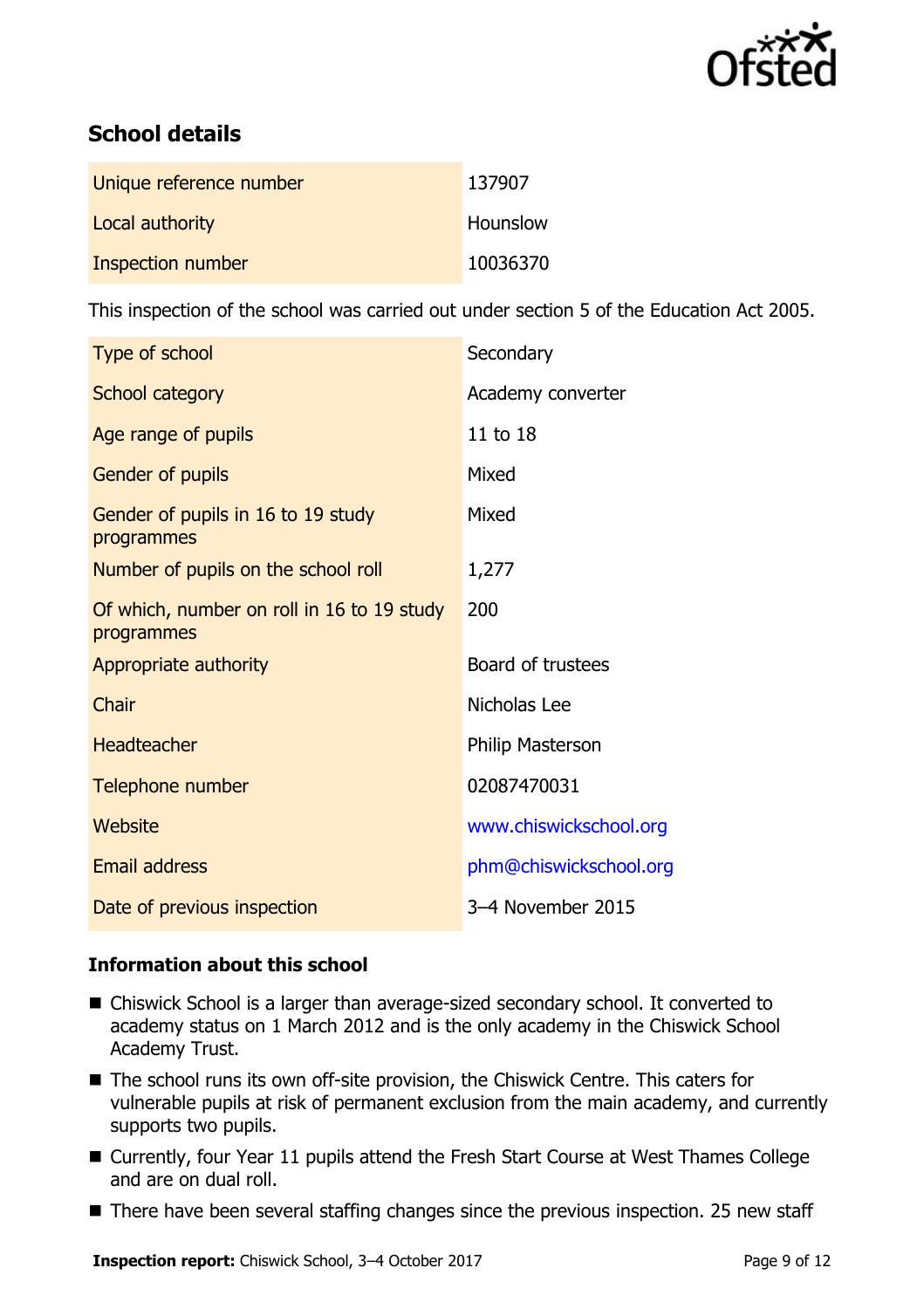

joined the school at the start of the current academic year. This includes the headteacher, who commenced post on 1 September 2017. It also includes two members of the new senior leadership team.

- The school is culturally diverse, with a below-average proportion coming from White British backgrounds. The remainder of the school population comprises smaller groups of other ethnicities and backgrounds, including those of Black African heritage and Other White backgrounds.
- The proportion of pupils who are disadvantaged and receive support from the pupil premium is above the national average. The proportion who speak English as an additional language is well above the national figure. However, very few are at the early stages of learning English.
- The proportion of pupils who have special educational needs and/or disabilities is broadly in line with the national average.
- The school meets the government's floor standards, which are the minimum expectations for pupils' attainment and progress by the end of Year 11.
- The school meets requirements on the publication of specified information on its website.
- The school complies with Department for Education guidance on what academies should publish.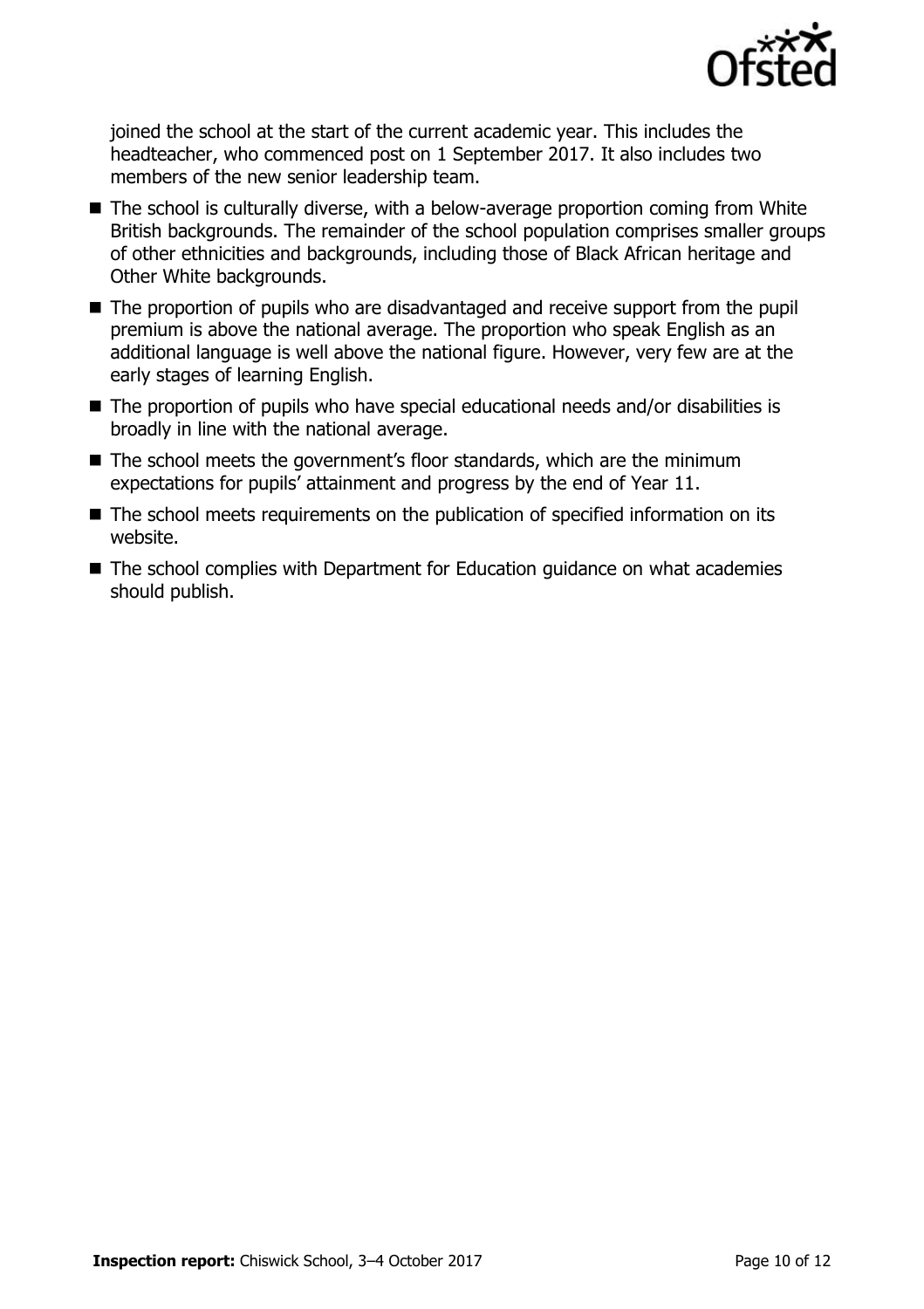

# **Information about this inspection**

- Inspectors observed pupils' learning in 46 lessons. Some of this learning was observed jointly with senior leaders.
- Discussions took place with school staff and members of the governing body, including the chair.
- $\blacksquare$  The inspectors met with three groups of pupils and talked to pupils informally. They also observed tutor time, social time and one assembly.
- Inspectors listened to some pupils in Years 7 and 8 reading.
- **Inspectors observed the work of the school and looked at a broad range of evidence,** including the school's analysis of its strengths and weaknesses; planning and monitoring documentation; the work in pupils' books; records relating to attendance and behaviour; and the school's information on pupils' current attainment and progress in a range of different subjects.
- The 111 responses submitted by parents to Ofsted's online survey, Parent View, were taken into account. There were no responses to Ofsted's online survey from staff or pupils.
- The school's child protection and safeguarding procedures were also scrutinised.

#### **Inspection team**

| Nasim Butt, lead inspector | Ofsted Inspector |
|----------------------------|------------------|
| <b>Yvonne Chisholm</b>     | Ofsted Inspector |
| Louise Voden               | Ofsted Inspector |
| <b>Alison Moore</b>        | Ofsted Inspector |
| Jenny Gaylor               | Ofsted Inspector |